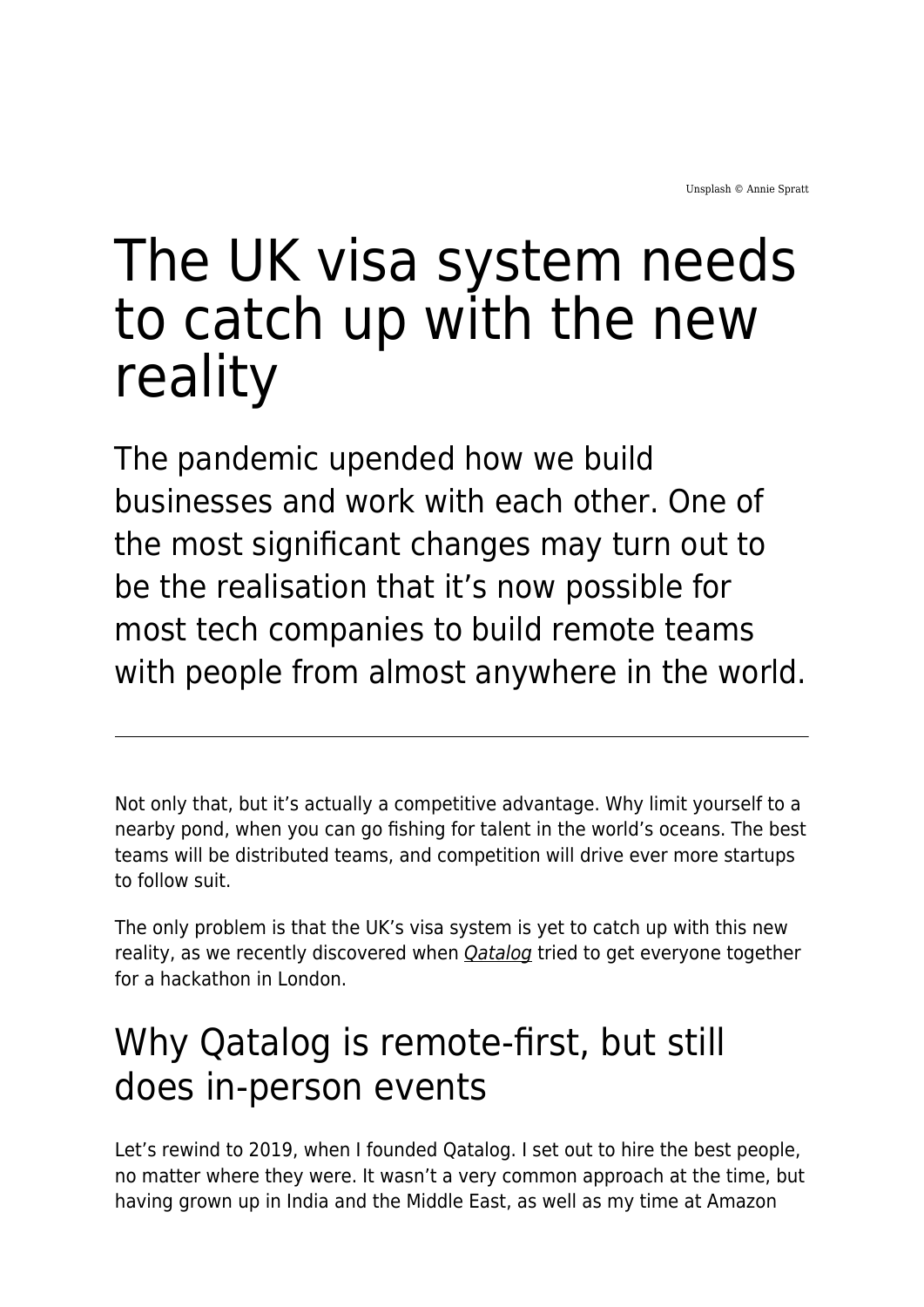and Wise building global teams, I knew there were plenty of talented software engineers out there. Then the pandemic hit, and the concept of distributed teams was normalised pretty much overnight.

Almost two years later, the Qatalog team now includes more than 16 different nationalities, speaking 26 languages, working across 10 countries. While our headquarters are in London, we absolutely see ourselves as a global company, internet-first even, full of diverse perspectives and experiences.

This is not without its challenges, however. The various time zones mean that our virtual team 'lunches' are often someone else's breakfast, and another's dinner, which requires us to work a little differently to most companies. There is a strong emphasis on asynchronous communication and Qatalog helps to makes work visible and accessible for everyone, so people can work on their terms, no matter where or when they choose to log on

Despite all of this, time spent together as a team in person remains invaluable, even if it's only for a few days twice a year. Remote work is great for the dayto-day, provided you have the right culture and tools, but if you want to create a sense of collective identity and build more meaningful relationships, there is no replacement for getting everyone together in person. For early-stage startups, where you need absolutely everyone pulling in the same direction, this becomes doubly important.

#### The visas that never came

This was one of the big motivations for our hackathon in London, where our engineers and designers were tasked with building new product features and improvements in three days. It was a chance for many of them to meet in person, often for the first time.

Unfortunately though, three of them were unable to travel to London, as their visas never came through, despite applying well ahead of time. Two are Indian citizens (one based in Amsterdam and the other in New Delhi), while the other is Turkish and based in Izmir.

Each of them had applied for a 'Standard Visitor Visa', with clearly defined travel dates and plans to be here for no longer than two weeks. Notably, all had been required to apply through outsourced companies, which manage the application process on behalf of the British Embassy. They had been explicitly told this would take no longer than 15-25 working days. But as the hackathon got closer, there was still no sign of the visas, with no information as to why, or how much longer they would need to wait.

In the end they had to join on Zoom, looking on enviously through a screen,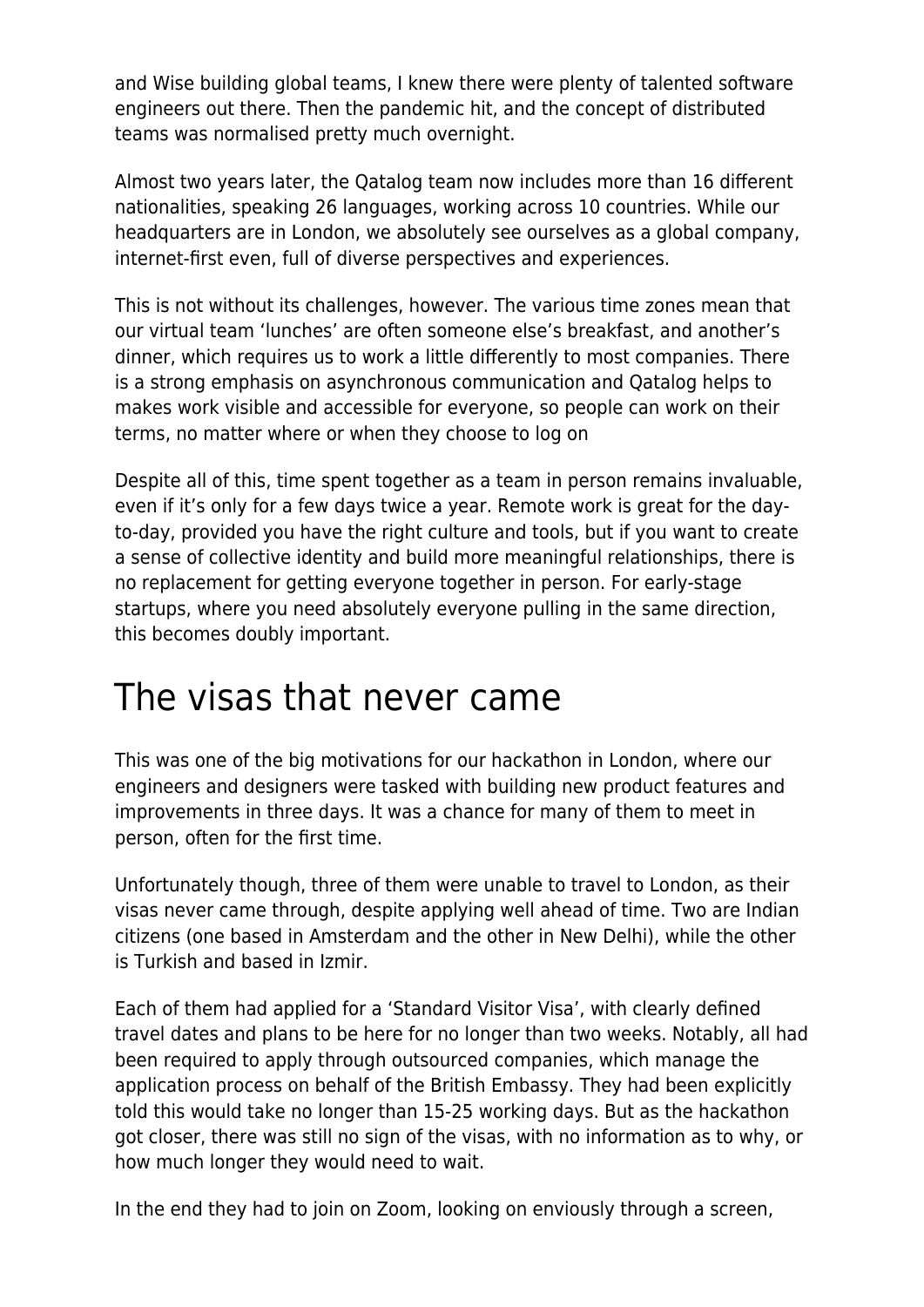while everyone else worked across a table from one another for the first time in almost 2 years.

## "Global Britain" isn't so global

With the Government's desire to turn post-Brexit Britain into "Global Britain", with a plan to "attract the best global talent in key science and tech sectors" we should be bending over backwards to attract top tier software engineers and product designers. However, it's hard to make someone feel welcome if you don't even let them into the country for a two week visit.

One solution would be to give UK startups the ability to issue short-term business travel visas for their full time staff. Each company could get an allowance, based on the number of remote employees, which they could make use of as needed. This approach would give entrepreneurs the confidence they need to keep scaling their business and making remote hires, knowing that they can still get people to the UK when it matters, even at short notice.

Given the huge number of UK startups that have made remote hires over the past couple of years, it seems inevitable that this will start to become a much bigger issue if it isn't addressed, especially now that international travel is opening up and in person events are returning.

Qatalog added another five people to its engineering team in January alone, with four of those working remotely from Poland, Nigeria, Turkey and India. There's a good chance we'd have exactly the same problem the next time we want to host an event in London. Rather than take that risk, we're already considering making Paris or Amsterdam our 'virtual hub' for future events, despite the fact half of our team is based in the UK. If the problem persists, you might even see some remote first companies decide to locate their headquarters outside the UK.

#### An urgent issue if the UK is to retain its crown as Europe's tech hub

Anyone building a startup will know that talent is the foundation for success, and having spoken to those prevented from attending the hackathon, it's clear that the experience was sadly quite painful for them. That's why, for any high growth, remote-first startups with plans to build a large distributed team, it's absolutely critical these visa issues are ironed out quickly. Because in a global economy amid a war for tech talent, it's all too easy to look elsewhere, with damaging consequences for retention. That's the kind of thing that keeps founders up at night, and if the UK wants to retain its crown as Europe's tech